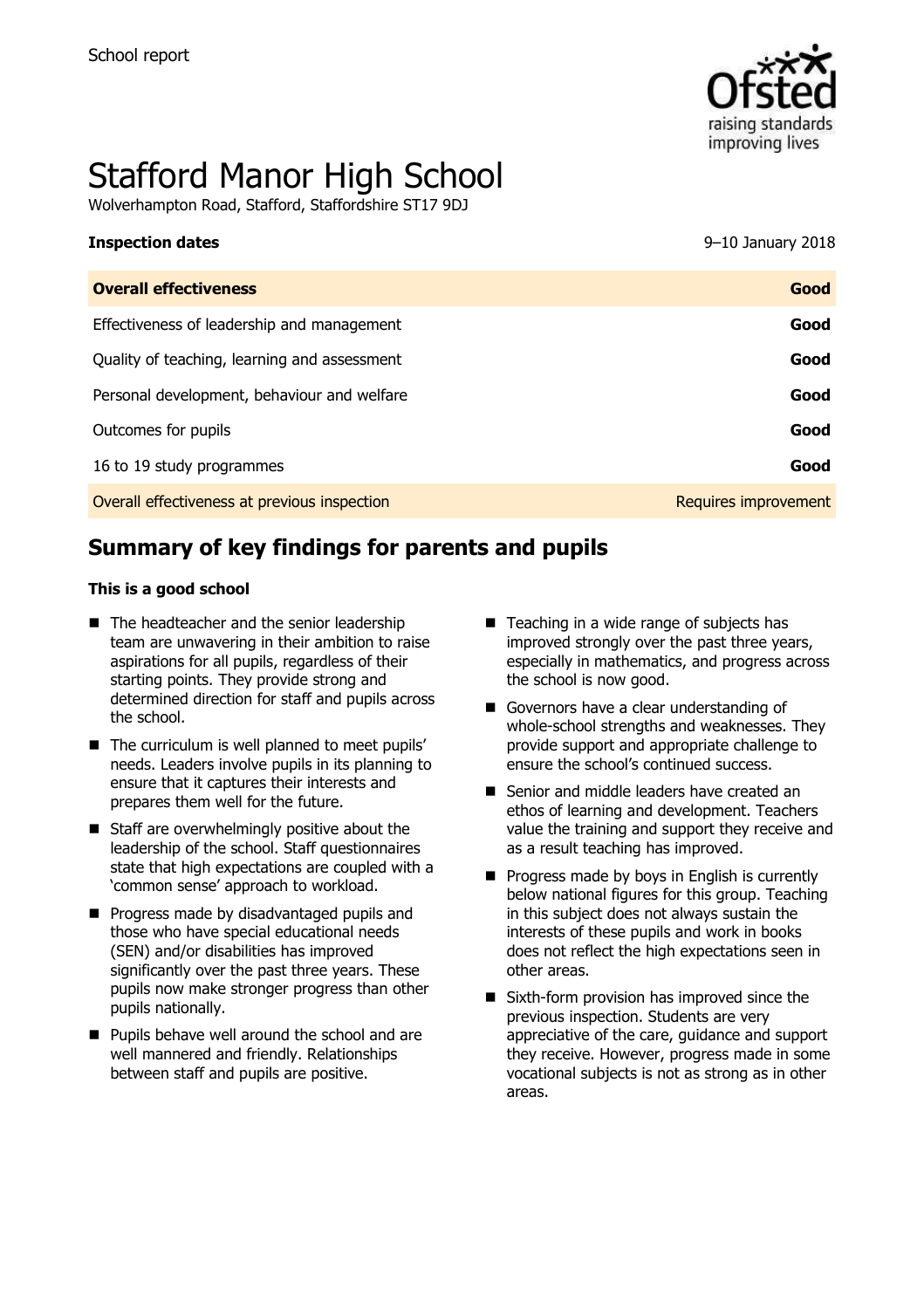

# **Full report**

### **What does the school need to do to improve further?**

- **IMPROVE BOYS' outcomes in English by ensuring that teachers:** 
	- systematically check for understanding during lessons
	- provide tasks that engage and sustain boys' interest.
- **IMPROVE OUTCOMES IN SIXTH form vocational courses by ensuring that teachers:** 
	- regularly check on students' progress
	- take prompt action to help students catch up if they begin to fall behind with their work.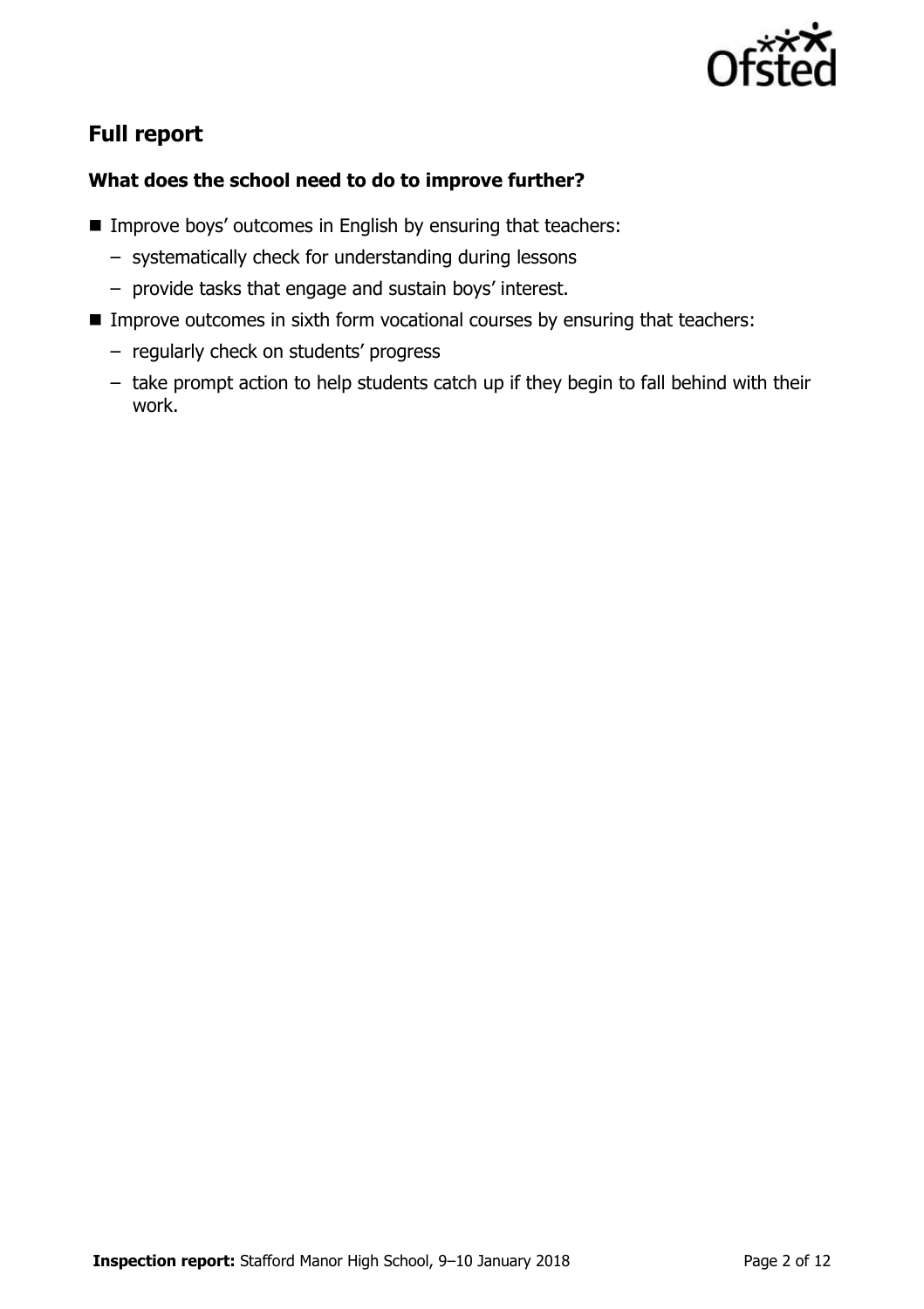

# **Inspection judgements**

#### **Effectiveness of leadership and management Good**

- The headteacher and the senior leadership team have had a significant impact on improvements across the school. They are committed to raising academic standards and have implemented a range of systems to monitor the quality of teaching to ensure that no pupil falls behind.
- The ethos of the school can be summed up in a staff comment, 'Pupils are at the heart of everything we do.' From the development of the curriculum to the tracking of progress, the needs of the pupils are at the forefront of every strategic decision. As a result of this approach, pupils are fully engaged in their own improvement and value greatly the work undertaken by leaders.
- Pupils' attainment on entry to the school is significantly below average. Key stage 4 progress information shows that progress has risen sharply over the past three years and is now above the national average. Assessment information provided by leaders shows that this trend is continuing across key stage 3 and evidence seen in pupils' books supports that view.
- An unrelenting focus on improving outcomes for disadvantaged pupils has been effective. Leaders and governors have undertaken careful research and engaged in external projects to ensure that they identify the best possible provision for these pupils. As a result of this work, the progress of disadvantaged pupils has risen from significantly below national expectations in 2015 to being in line with other pupils nationally in 2017.
- Leaders have applied the same attention to detail to bring about improvements in the quality of teaching and learning. Teachers are provided with bespoke professional learning programmes that have helped to make improvements in their practice. The staff questionnaire shows that teachers are, without exception, wholly positive about the support they receive and as a result staff morale is high.
- Leaders have welcomed and encouraged external validation and have used information from the evaluation of teaching and governance reviews to develop and support their existing practice. In partnership with the local authority, leaders have developed strong links with other settings and used this expertise to hone skills in areas such as moderation of pupils' work.
- $\blacksquare$  The curriculum is a strength of the school. The broad and inclusive approach ensures that pupils experience a range of subjects across key stage 3, embedding their foundation skills. As a result, they are well equipped for the challenges of the key stage 4 curriculum. Pupils have the opportunity to share their preference for available options in key stage 4 and this influences the subjects offered by leaders. Leaders and governors review the curriculum annually to ensure that the subjects offered meet the needs and interests of pupils. For example, there are increasing opportunities to study humanities in line with increased demand and extra-curricular clubs to develop conversational skills in modern foreign languages.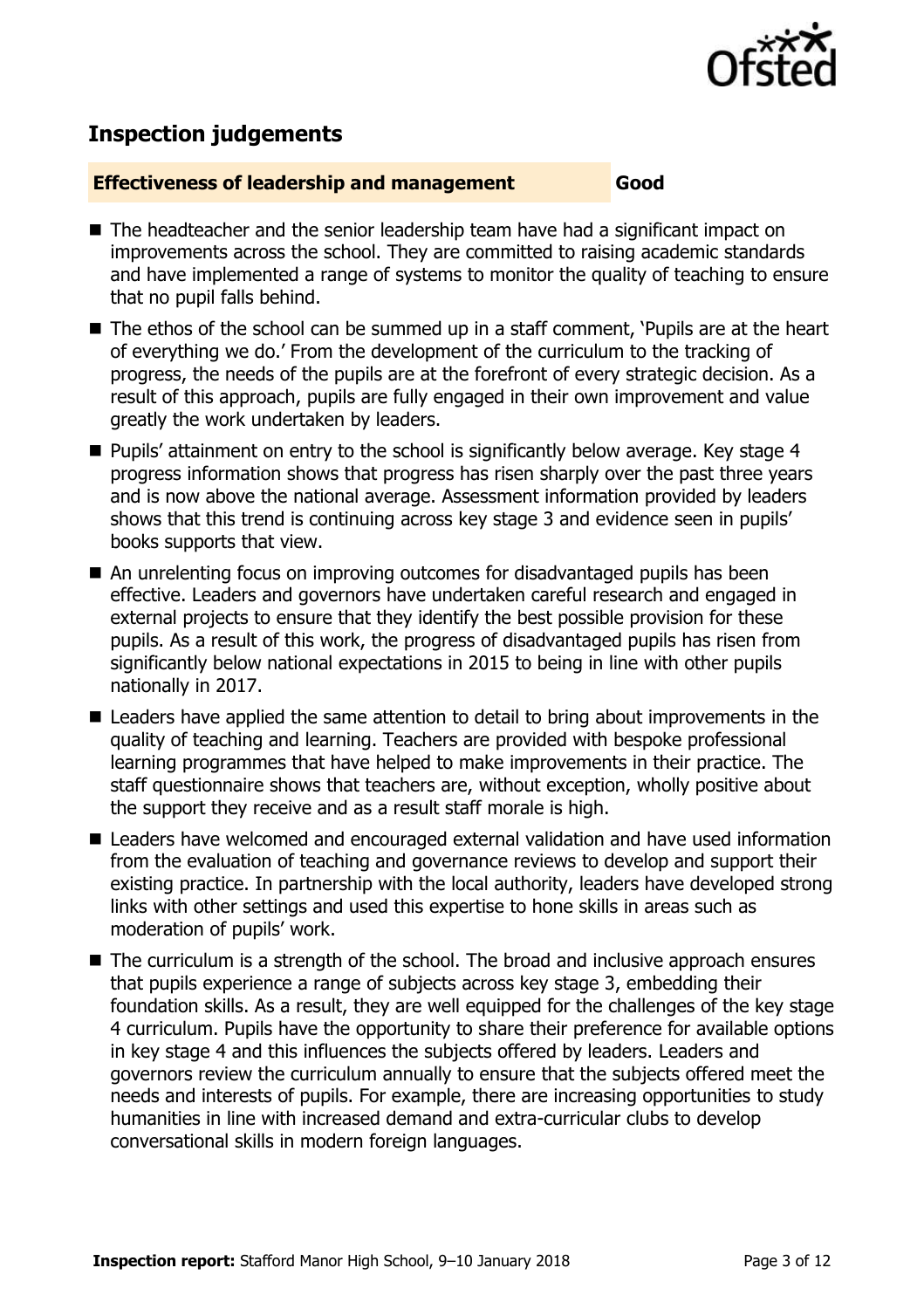

- Middle leaders work with enthusiasm and commitment. They make careful checks on the quality of teaching and implement appropriate interventions when practice does not meet the required standard.
- Leaders place an emphasis on the spiritual, moral, social and cultural development of pupils. There is a commitment to help others across the community, and pupils raise funds for charities and community groups. Pupils demonstrate knowledge of British values such as tolerance and democracy but some small gaps in understanding remain. The school has recently introduced a 'what it means to be British' topic to develop and further embed British values across the school.
- Parents' views of the school are positive. Information collated by leaders shows that 94% of parents would recommend the school. The popularity and success of the school are further reflected in the increasing number of applications for places from the local community.

#### **Governance of the school**

- Good governance has been instrumental in bringing about improvements across the school. Governors play an important role in the design of the school's improvement planning and ensure that actions undertaken from the plan have the desired effect. They encourage external validation for both the governing body and leaders to ensure that assertions made about the performance of the school stand up to scrutiny.
- Governors have been proactive in ensuring that all their members receive the appropriate training in order for them to carry out their roles and responsibilities effectively. Governors check that specific roles are allocated to those with the appropriate skillset and can clearly articulate the effect of their work across the school. Governors hold leaders carefully to account in relation to their responsibilities for safeguarding and ensure that their own knowledge in this area is up to date and comprehensive.

### **Safeguarding**

- The arrangements for safeguarding are effective.
- **Effective safeguarding systems are an integral part of the school's culture. All staff,** including governors, have undertaken a range of training relevant to their role in school. All concerns are comprehensively tracked and receive appropriate and timely responses. Pupils' welfare is supported and the leaders' mantra of 'be curious, be sceptical, think critically and systematically but with the presence of compassion' is evident within the ethos of the school.
- Leaders and other staff members work effectively with external partners to support pupils.
- Leaders and managers ensure that appropriate recruitment checks are undertaken, and keep organised and detailed records.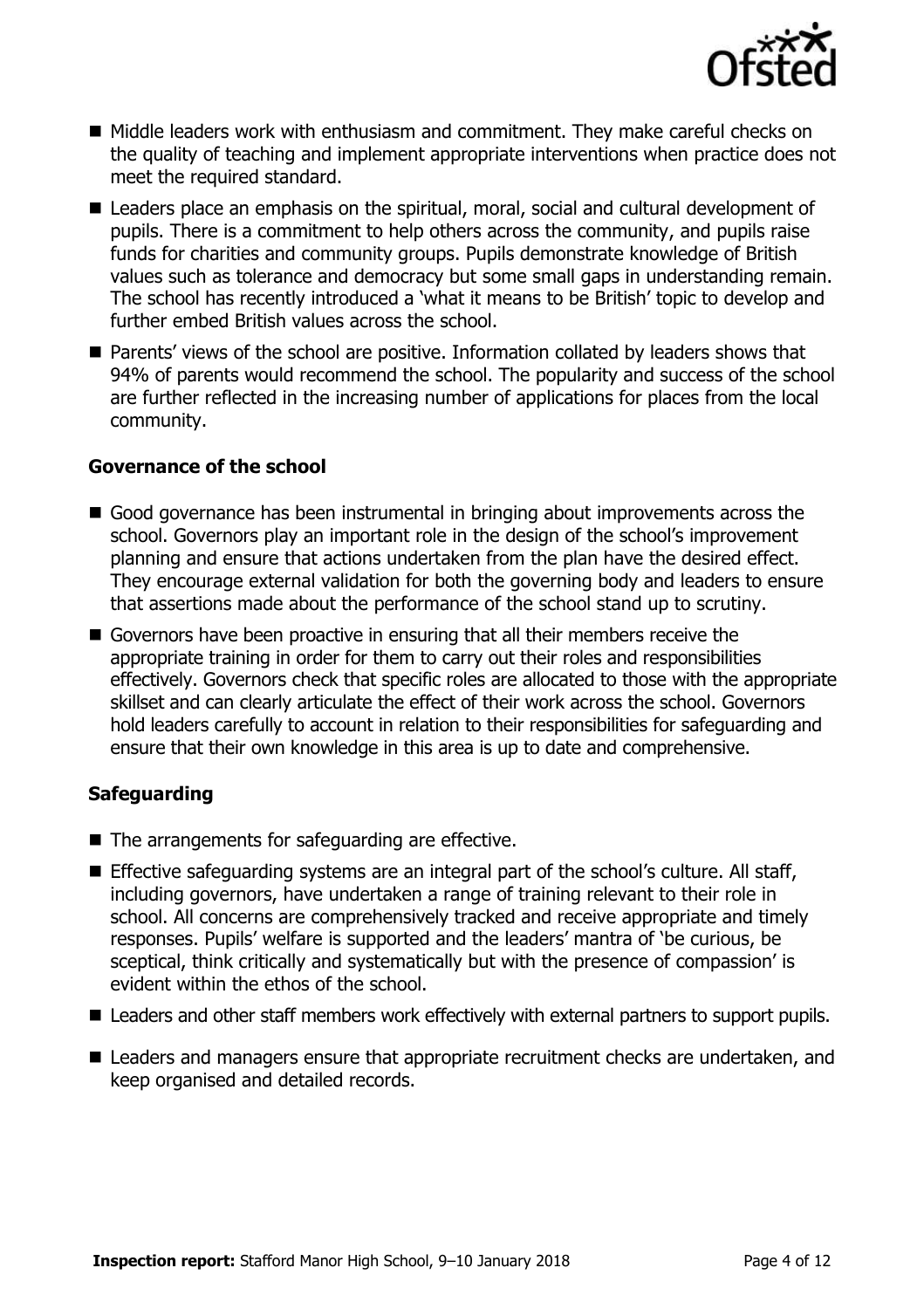

#### **Quality of teaching, learning and assessment Good**

- $\blacksquare$  The quality of teaching, for both 11 to 16 provision and in the sixth form, has improved since the previous inspection and is now good. Teachers have responded positively to the support and direction provided to them by leaders and there is greater consistency and quality across a range of subjects.
- There has been a significant improvement in the teaching of humanities. Historical outcomes in this subject area have been low, especially for boys, but as a result of action taken by leaders, teaching over time is now good.
- **Pupils benefit from good teaching in mathematics. This is because work in this subject** is carefully matched to pupils' abilities. Pupils are taught how to use strategies to work things out for themselves and check their learning. In lessons, teachers regularly check pupils' understanding and intervene with support when necessary.
- Teachers have strong subject knowledge and use it to plan challenging activities to enhance pupil engagement. Questioning is carefully targeted to allow pupils to think more deeply about their learning.
- Assessment is used effectively by teachers to help pupils to build on and apply prior knowledge. This was illustrated to great effect in a history lesson, where pupils were asked to use learning from previous lessons to examine the impact that migrants have had on Britain since 1250.
- Teachers plan carefully for the needs of different groups within lessons. Pupils who have SEN and/or disabilities receive strong support from both their teachers and teaching assistants to make sure that they learn effectively.
- Leaders have implemented a new homework system following feedback from pupils. Pupils are fully engaged in the new online system and as a result, homework completion rates have increased significantly.
- Relationships between pupils and teachers are strong. Pupils learn in a purposeful and supportive environment. As a result, the vast majority of pupils have positive attitudes to learning and are keen to do their best.
- Teachers' feedback to pupils is in line with the school's policy. Teachers quickly identify where errors or misconceptions occur and communicate this to pupils. However, not enough attention is given within lessons to checking that pupils have understood these errors, and on occasions mistakes are repeated.
- Where English teaching is less effective, the needs of boys are not well met. This is because pupils do not receive the appropriate support or guidance from teachers in order to complete tasks successfully. This was reflected in the work scrutiny conducted by inspectors, where examples of untidy presentation and unfinished work in some boys' English books were left unchallenged.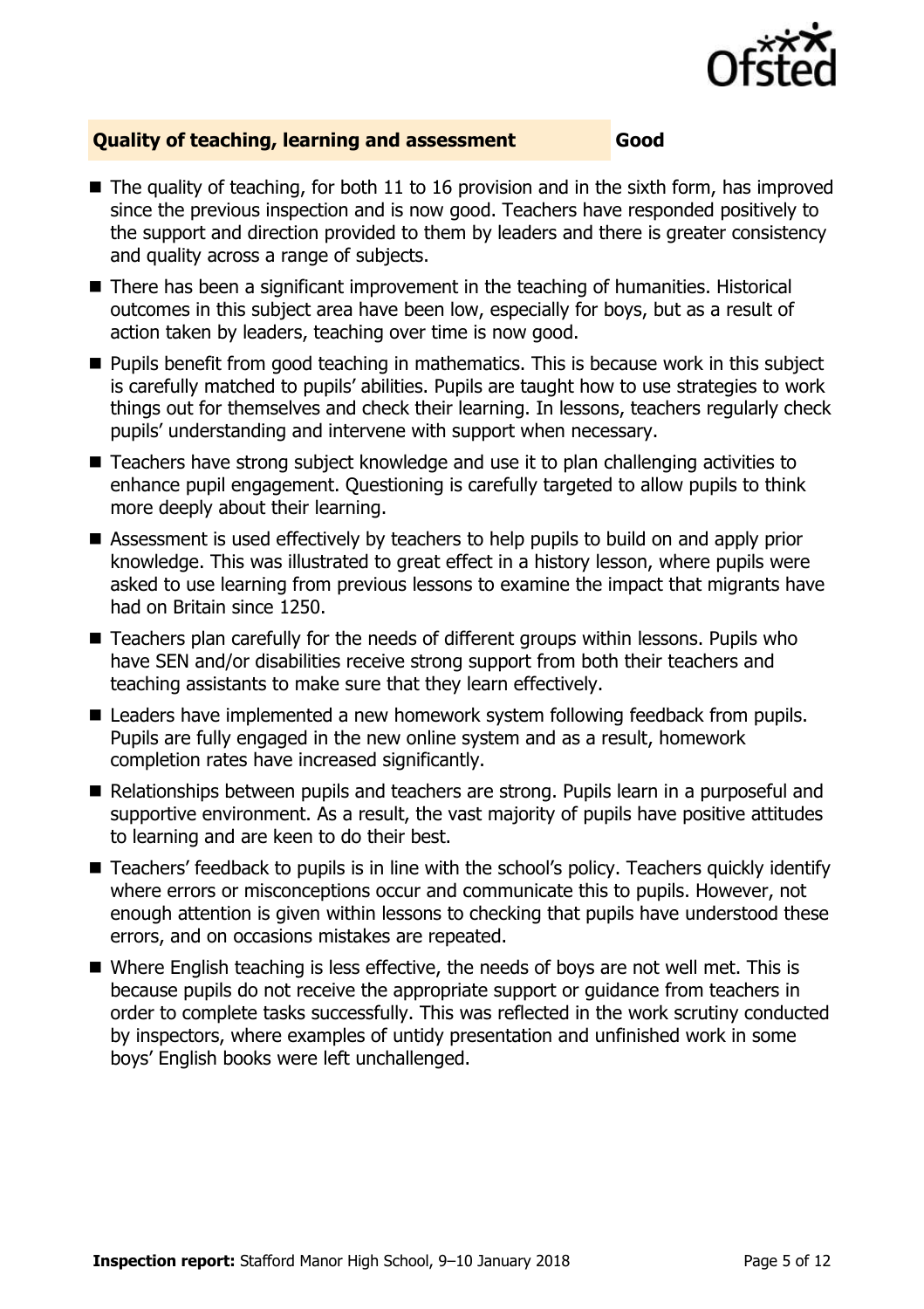

#### **Personal development, behaviour and welfare Good**

#### **Personal development and welfare**

- Leaders' work to support pupils' personal development and welfare is good. Staff know and care for the pupils well. Members of the school community treat one another with trust and respect, leading to a highly positive climate for learning.
- The development of pupils' welfare is a priority for the school. Through the personal, social and health curriculum, staff ensure that pupils are clear about how to keep themselves safe. Pupils are equipped with strategies that support them to manage emotions and risks. This is highlighted in the school's approach to mobile phone usage. Pupils are allowed to use mobile phones in school but must follow the set guidance. Pupils are clear about the expectations of this policy and adhere to them strictly.
- **Pupils, from Year 7 to the sixth form, are resoundingly positive about the care they** receive in school. They state that any concerns are quickly dealt with and they are clear about how to access support on a range of issues. Pupils also comment that bullying is rare, as is the use of derogatory or racist language. If it does occur it is strongly challenged by staff. Pupils also spoke about the individualised support they have received in times of difficulty.
- There are a variety of opportunities for pupils to develop their personal qualities. As well as taking part in fundraising events, pupils are involved in social enterprise projects and have the opportunity to take part in debates, with the most recent taking place in the Houses of Parliament.
- There is a good programme of careers education and guidance throughout the school. The individualised and impartial advice that pupils receive prepares them well for the next stage of their education, employment or training.

### **Behaviour**

- The behaviour of pupils is good. They are polite and friendly and behave well around school. Transitions between lessons are smooth and there is a calm, orderly atmosphere during unstructured times of the school day such as lunchtime. Information collated by leaders shows that almost all parents agree that pupils are well behaved.
- There is a clear and well-understood behaviour policy implemented across the school. The vast majority of staff agree that behaviour is well managed by leaders. Pupils know what standards of behaviour are expected of them and can speak clearly about the rewards and sanctions employed by the school. Leaders' information shows that the consistent approach to managing behaviour has led to a significant reduction in behavioural incidents.
- In lessons, the vast majority of pupils' attitudes to learning are positive. They bring appropriate equipment to lessons and arrive promptly. They are keen to engage in discussion on a variety of topics and listen to one another's contributions respectfully.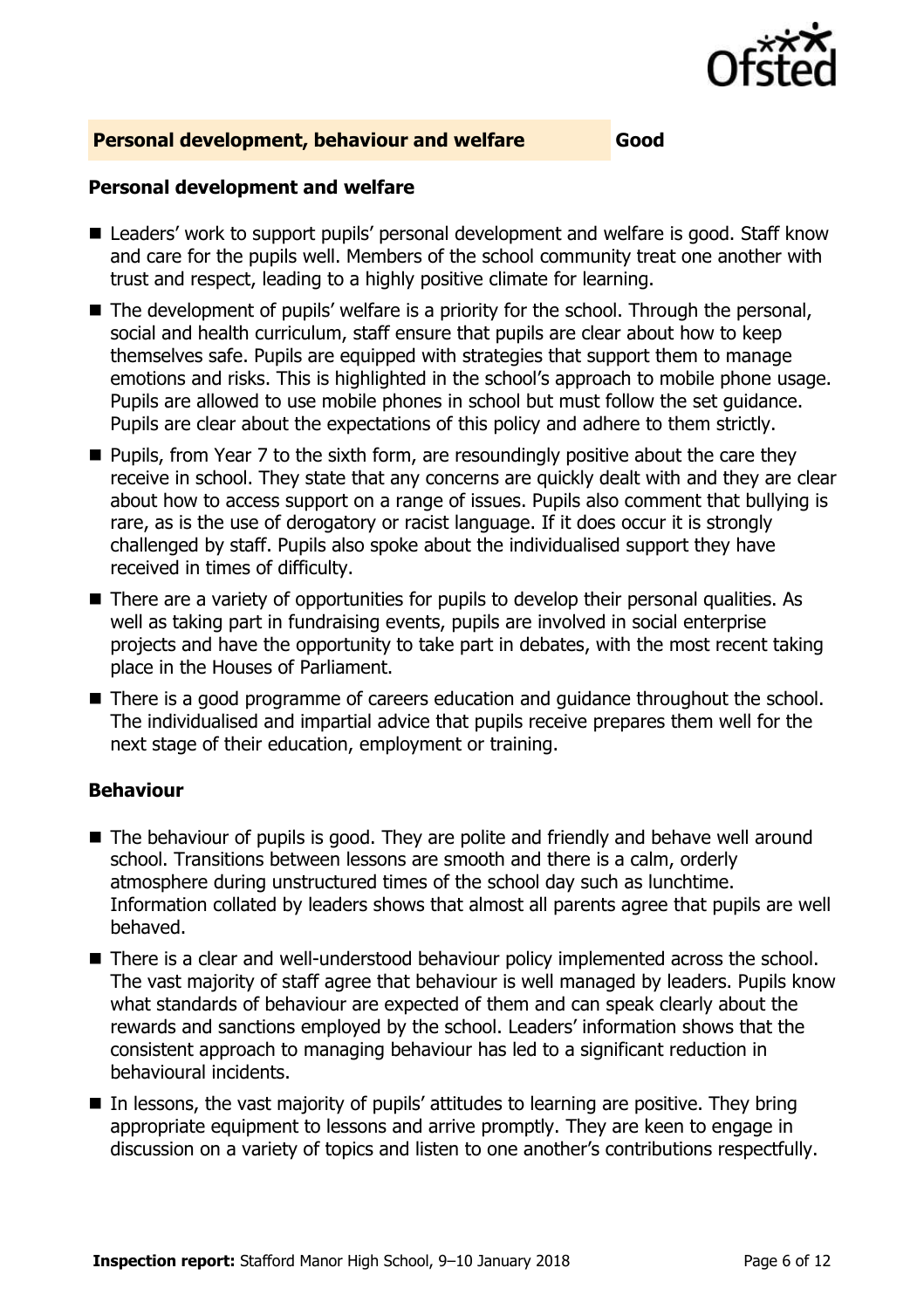

Rare examples of disengagement occur when tasks set do not capture the interest of pupils or pupils are not given the appropriate guidance to allow them to succeed.

■ The attendance of pupils is now generally in line with national averages. Leaders analyse attendance figures carefully and work closely with parents and carers and outside agencies to create tailored interventions to support individuals in sustaining and improving their attendance. As a result of these programmes the school has seen a reduction in both unauthorised and persistent absence. Leaders have maintained this consistent approach and continue to highlight the importance of strong attendance.

#### **Outcomes for pupils Good**

- **Pupils across all year groups make strong progress from their starting points. They** enter the school with prior attainment that is below average in each year group. In 2017, published results showed that pupils made progress that was at least in line with others nationally. This demonstrates significant improvement since 2015, when progress made by pupils was below that expected from other pupils nationally.
- **Progress made in mathematics is rapid and is now in the top 20% of schools nationally.** Strong progress in this subject is made regardless of pupils' starting points. Progress for all groups in this subject is above the national average.
- Outcomes for disadvantaged pupils, including the most able, have improved significantly over time. Disadvantaged pupils make progress that is in line with other pupils nationally and the school's current information shows that this trend is continuing across all year groups.
- The progress made by pupils who have SEN and/or disabilities is strong. Information presented by the school shows that this positive picture is continuing, and is further reflected in the provision made for pupils in lessons and work in books.
- In 2017, pupils made strong progress in a range of subjects, especially lower- and middle-ability pupils. The progress of high-prior-attaining pupils is improving but remains low in English.
- Leaders gather a range of accurate assessment information about pupils' performance across the school. Current information suggests that outcomes for pupils will continue to improve. This judgement is based on internal progress information which is then externally validated and moderated.
- Outcomes in humanities are improving quickly. Evidence seen during the inspection shows that progress made by pupils in this subject is strong and is reflected in pupils' work. Leaders are aware that these improvements now need to have an impact on examination results and progress made by pupils at the end of key stage 4.
- **Pupils' attainment is improving and the attainment gap between pupils and other pupils** nationally is closing. Achievement in mathematics is high, with attainment above the national average. While attainment in English is lower, because some boys are still not making the progress they should be, it is rising steadily.
- In 2017, the proportion of pupils entering the English Baccalaureate, a government measure covering five GCSE subjects, remained low.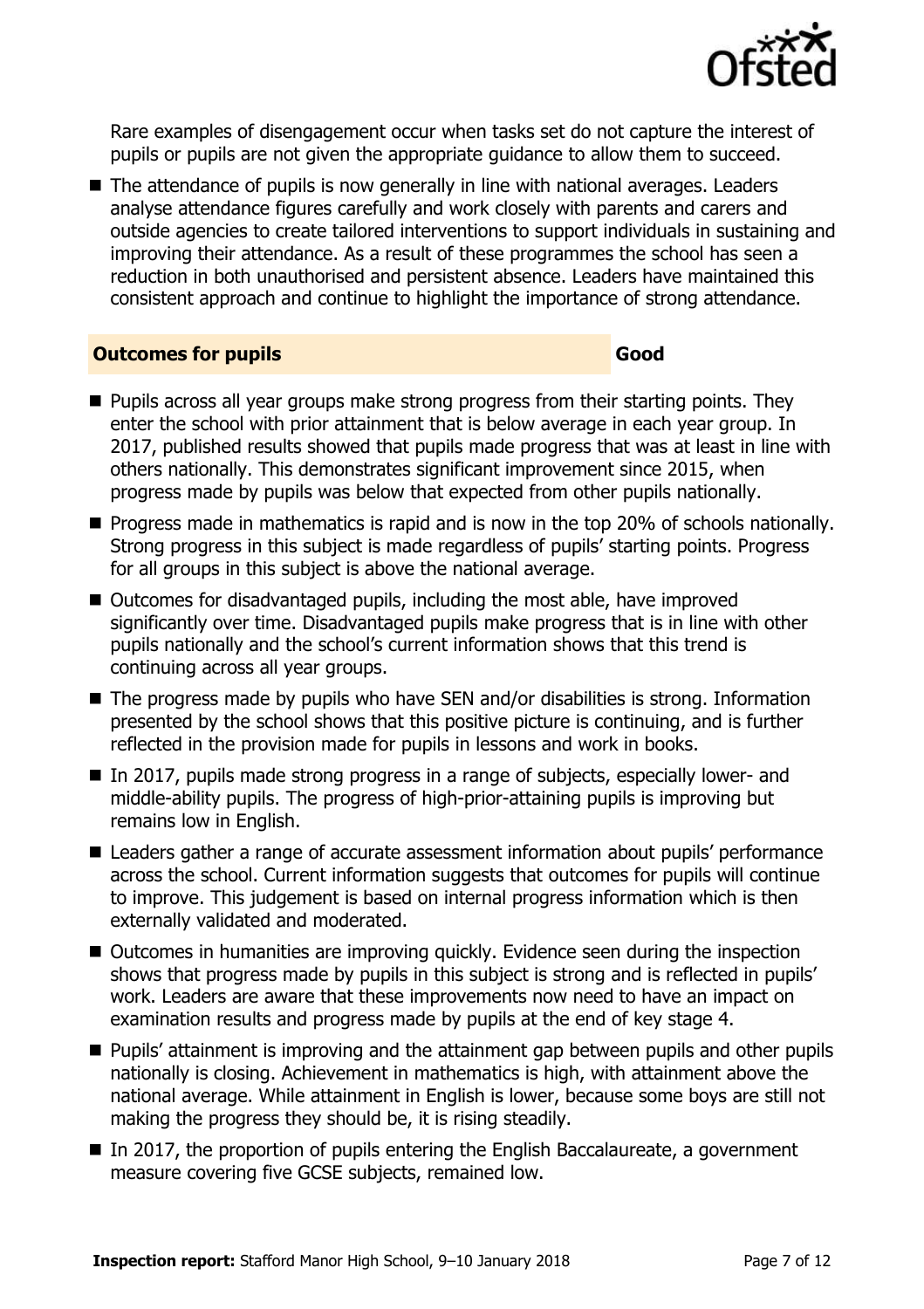

#### **16 to 19 study programmes Good**

- The sixth form has improved strongly since the previous inspection. Students are provided with excellent pastoral care and speak very positively about the academic support they receive in order to prepare them for the next stage in their education, employment or training. Students' behaviour around the school is good.
- Students have individual study programmes that build on their prior attainment. The head of sixth form ensures that students are well matched to their chosen courses. Students receive additional independent careers advice so that they can make informed decisions. As a result, retention and attendance rates are positive.
- Due to the small numbers of students in the sixth form, published information does not give a clear picture of performance. Leaders keep comprehensive information on the performance of students, which demonstrates strong progress across academic subjects. However, a small number of students are not attaining highly enough in vocational subjects. Leaders are aware of this and are addressing these issues, for example by taking action when the quality of a course or the quality of teaching is not of an appropriate standard.
- All students take part in work experience. It is matched to their interests and career aspirations and allows them to gain valuable experience and apply their learning in a different context.
- Students are very positive about the academic guidance and teaching they receive and willingly act on advice and feedback from teachers in order to improve their work.
- Leaders provide effective quidance for students to make plans and consider their next steps in education, employment or training. As a result of this improved guidance, there has been an increase in the number of students applying for places at higher education institutions.
- The small proportion of students that enter the sixth form without a good GCSE pass in English and mathematics receive appropriate teaching that enables them to gain these qualifications at a higher grade.
- Students in the sixth form continue to contribute to the life of the school through the organisation of enrichment days for pupils in Years 7 to 11. Students also benefit from a personal, social and health programme which covers a wide range of topics, including religious education.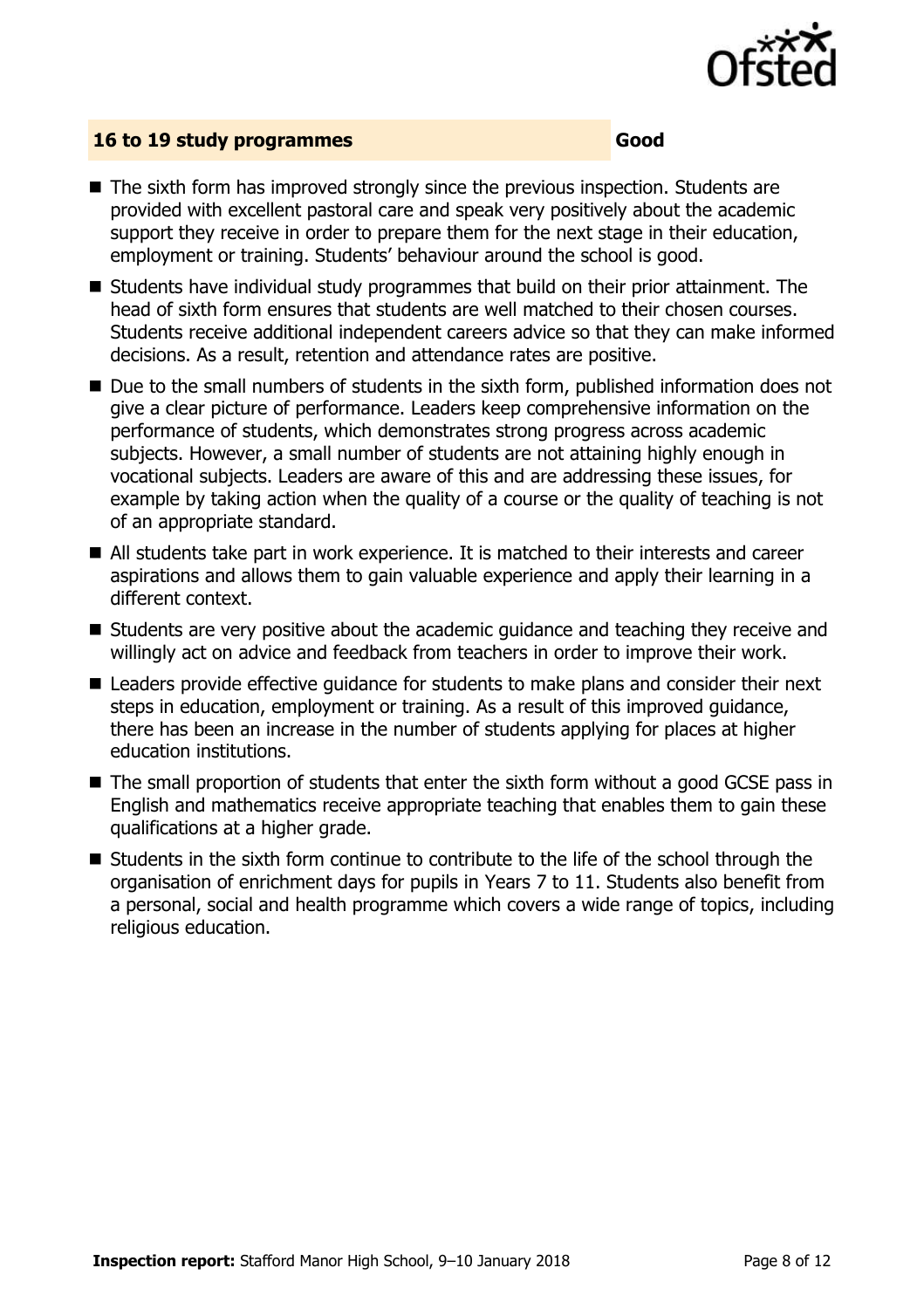

# **School details**

| Unique reference number | 124467        |
|-------------------------|---------------|
| Local authority         | Staffordshire |
| Inspection number       | 10042863      |

This inspection of the school was carried out under section 5 of the Education Act 2005.

| Type of school                                           | Secondary comprehensive         |
|----------------------------------------------------------|---------------------------------|
| School category                                          | Maintained                      |
| Age range of pupils                                      | 11 to 19                        |
| Gender of pupils                                         | Mixed                           |
| Gender of pupils in 16 to 19 study<br>programmes         | Mixed                           |
| Number of pupils on the school roll                      | 310                             |
| Of which, number on roll in 16 to 19 study<br>programmes | 42                              |
| Appropriate authority                                    | The governing body              |
| Chair                                                    | Ali Summers                     |
| <b>Acting Headteacher</b>                                | <b>Richard Lycett</b>           |
| Telephone number                                         | 01785 258383                    |
| Website                                                  | www.staffordmanorhighschool.com |
| <b>Email address</b>                                     | headteacher@smhs.staffs.sch.uk  |
| Date of previous inspection                              | 9-10 December 2015              |

### **Information about this school**

- Most pupils are White British. Very few are from minority ethnic backgrounds.
- The proportion of pupils who have SEN and/or disabilities is above average.
- The proportion of pupils who have a statement of special educational needs, or who are supported by an education, health and care plan, is well above the national average.
- The proportion of disadvantaged pupils is above average.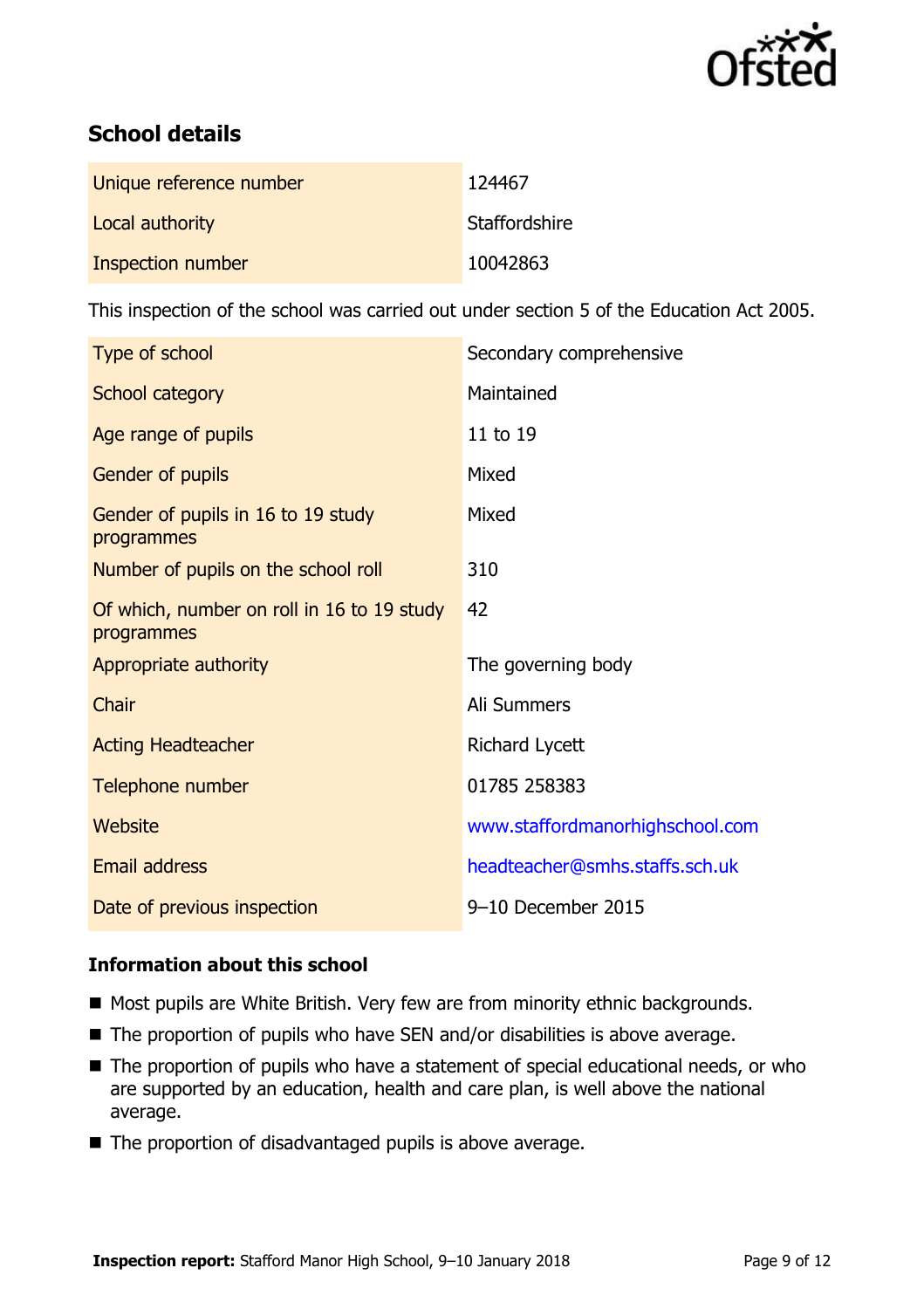

- The school uses the educational facilities of The Hollies PRU and The Haven for a small number of pupils. No mention is made of these pupils in the main body of the report as to do so would risk identifying the pupils.
- The school meets the current government floor standards, which set the minimum expectations for pupils' attainment and progress by the end of Year 11.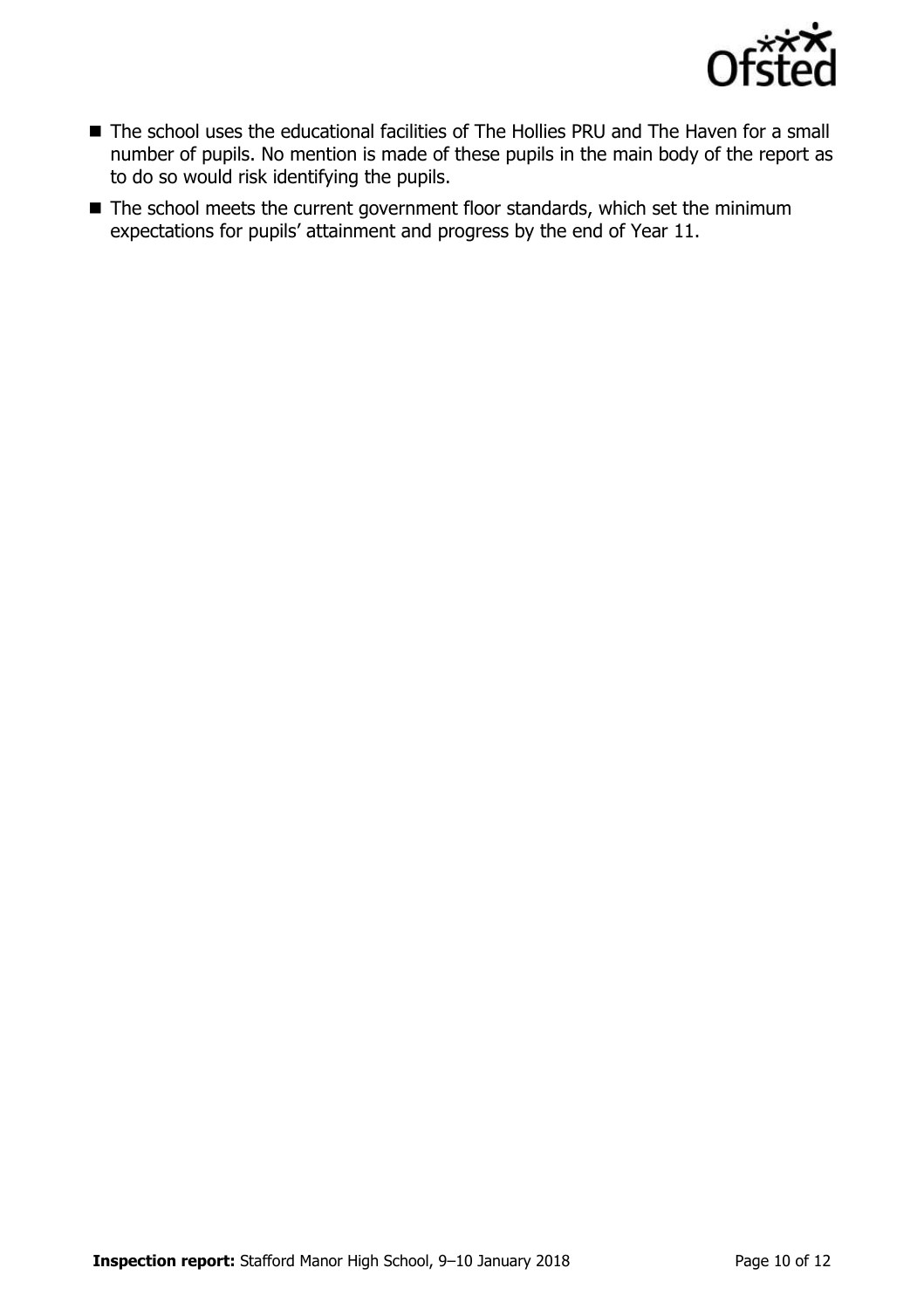

# **Information about this inspection**

- **Inspectors observed 21 lessons or parts of lessons, of which three were jointly** observed with the headteacher. In addition, inspectors made other short visits to lessons.
- Meetings were held with the headteacher and senior leaders, other members of staff, groups of pupils, and the chair and vice-chair of the governing body and a telephone conversation took place with a representative from the local authority.
- There were insufficient responses from Ofsted's online survey Parent View to form a judgement about parents' view of the school. However, inspectors took into account information from school leaders' own parent questionnaires.
- Inspectors took into account the 34 responses from the online staff questionnaire. There were no responses from the online pupil questionnaire.
- Inspectors scrutinised a range of documents. These included leaders' self-evaluation of the school, the school improvement plan, a range of assessment information, minutes of governing body meetings, a selection of policies, curriculum plans and records concerning pupils' attendance and behaviour.

#### **Inspection team**

| Josie Leese, lead inspector | Ofsted Inspector        |
|-----------------------------|-------------------------|
| Jacqueline Newsome          | <b>Ofsted Inspector</b> |
| <b>Huw Bishop</b>           | <b>Ofsted Inspector</b> |